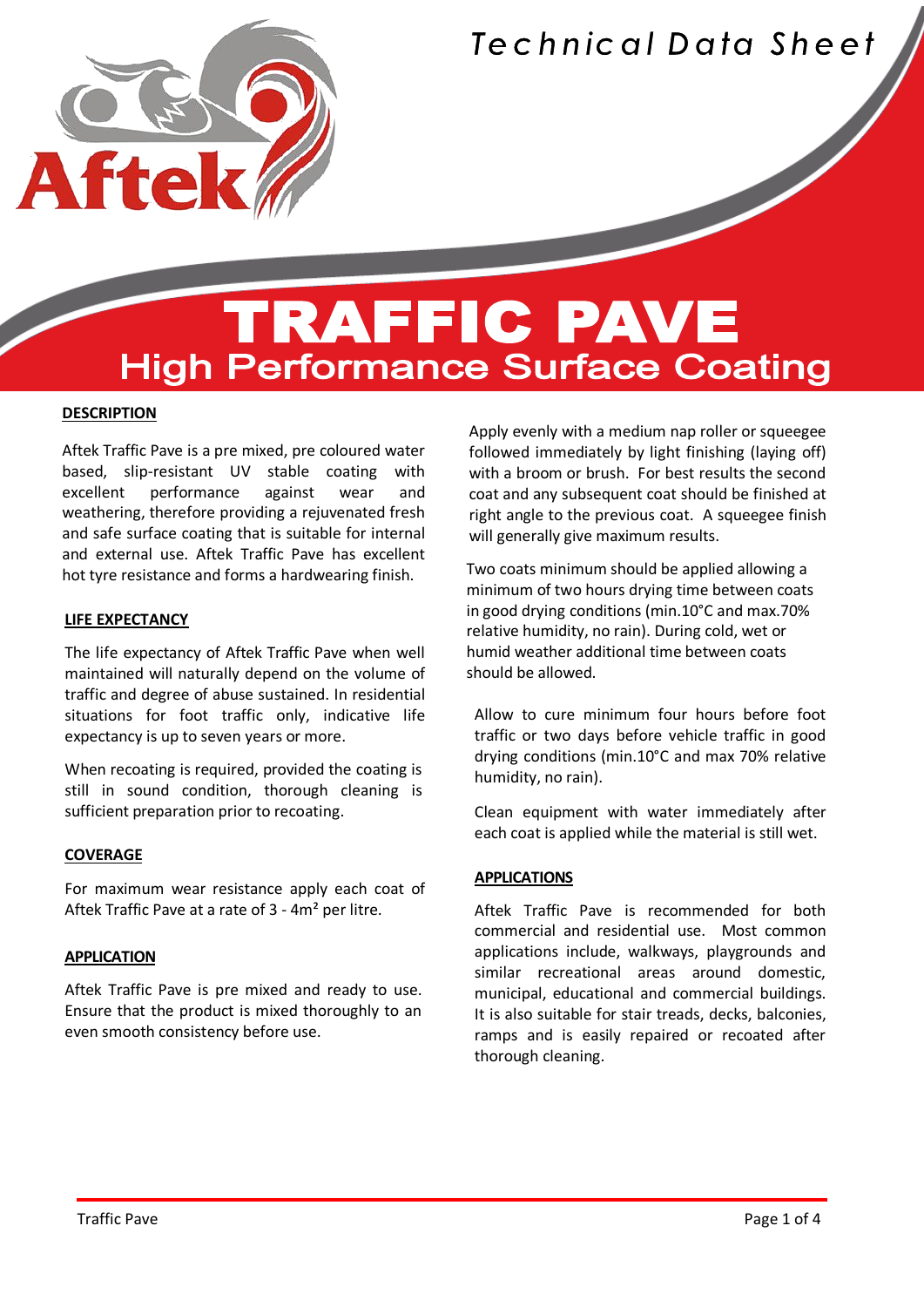

## **TRAFFIC PAVE**

#### **SLIP RESISTANCE (CSIRO)**

Aftek Traffic Pave applied according to this bulletin meets the Australian Standard AS/NZS 4586:2004 Slip Resistance of New Pedestrian Surface Materials Wet Pendulum result 68V (High) and Oil Wet Ramp result R13 (Medium).

#### **SURFACE PREPARATION & PRIMING**

Aftek Traffic Pave can be used on most common flooring surfaces such as: concrete, asphalt, timber, timber decking, cement sheeting, plywood and most metals and steel. Listed below is the surface preparation that may be required for each surface.

All surfaces need to be clear from any contamination such as oils, grease, foreign matter and loose impediments. A small test area is recommended prior to commencement.

#### **TIMBER:**

Timber should be cleaned and lightly sanded for optimum adhesion and then Aftek Traffic Pave applied directly in two coats.

#### **ASPHALT:**

High pressure water blast and remove all foreign matter.

If the test area shows a primer may be required, acrylic filler coat can be used to fill any voids or bony areas. Apply as per the product technical data sheet.

#### **CONCRETE:**

New concrete should be allowed to cure for twenty eight days prior to coating. Thoroughly clean the concrete and remove all dirt, dust, grease, oil, paint and other contaminants.

Bonding Aftek Traffic Pave over concrete is generally of a very high standard.

It is recommended sufficient sanding, scabbling or grinding to remove surface contaminants, concrete laitance etc. Dust encapsulation equipment is recommended, for extra preparation - acid etching is preferred.

On areas subject to hydrostatic moisture, apply Concrete Sealer GP or Moisture Seal water based epoxy (refer separate Technical Data Sheet).

The second coat in the application method can be applied when the first coat is touch dry. Allow minimum twenty four hours in good drying conditions prior to coating with Aftek Traffic Pave.

#### **STEEL & OTHER METALS:**

Steel should be cleaned and primed with Metal Primer, Allow minimum eight hours drying in good drying conditions.

#### **EXISTING COATINGS:**

Remove any loose chalking or flaking particles, existing paving paints must be sanded cleaned prior to applying Aftek Traffic Pave.

#### **RESTRICTIONS**

Do not apply if temperature is below 12ºC or is expected to drop below 12ºC within four hours.

Do not apply on exterior surfaces if rain or dew is expected within four hours.

Do not apply in direct sunlight when surface temperatures exceed 35ºC.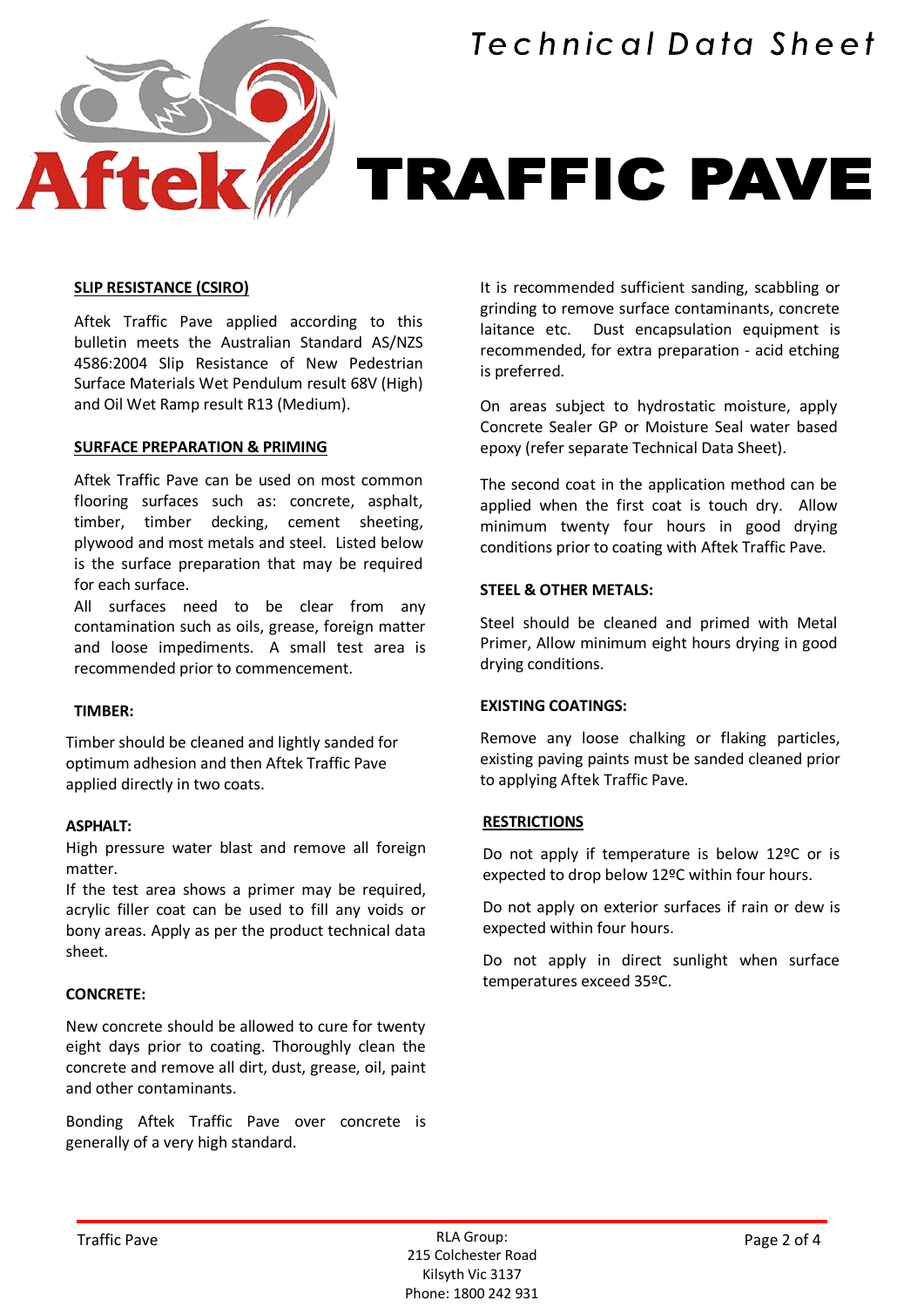

# TRAFFIC PAVE

#### **CLEAR TOP COATS:**

**(Note: coating over Aftek Traffic Pave will reduce slip resistance properties)**

**Foot Traffic Areas – Internal only water based clear sealer.**

Acrylic Water Based Clear Satin sealer can be applied (please refer separate Technical Data Sheet) over Aftek Traffic Pave at  $6 - 8m^2$  per litre, per coat. One coat will enable easier cleaning of the Aftek Traffic Pave system. This product is not suitable on driveways. (Hot tyre delaminating may occur).

#### **Solvent Based Clear Sealer - External UV stable non yellowing clear coating.**

Clear Acrylic Sealer is an external UV stable non yellowing clear coating which is recommended to extend the life expectancy of Aftek Traffic Pave coating (Refer separate Technical Data Sheet).

#### **MAINTENANCE RECOMMENDATIONS**

Maintaining the appearance of Aftek Traffic Pave requires minimal but regular attention to the surface, generally sweeping debris off the surface with a broom and hosing down.

To help ensure maximum life from this product we offer the following practical advice:

#### **DIRT CONTAMINATION**

The level of dirt contamination from wind-blown or water carried sources will vary depending on the site position and surrounding environment. We recommend that any localised dirt contamination be swept with a broom or washed off the surface as it occurs. In situations where wind-blown dust/dirt is an ongoing problem, then regular washing down of the surface on a monthly basis, would be recommended.

#### **FOOD / DRINK CONTAMINATION**

Immediate washing of the surface is recommended using the same cleaning methods suggested for dirt contamination.

Solvent based cleaners must not be used on Aftek Traffic Pave.

Scouring type products (Ajax powder/liquid cleaners or similar) are not recommended for use on Aftek Traffic Pave.

#### **BIRD / WILDLIFE CONTAMINATION**

This can usually be removed by weak detergent solutions, a brush or broom and plenty of water.

#### **SHOE 'SOLE' RUBBING / MARKS**

When `black' rub marks are put on the surface by the soles of footwear or car tyres, they can be removed generally with a detergent solution and brush. Some rubber types are quite difficult to remove when they are fresh, weathering will usually allow their removal sometime later.

#### **GREASE / OIL STAINS**

Detergent solutions are the recommended method. It may require several applications to remove grease/oil contamination. Thoroughly wash down the surface after the application of the detergent solution.